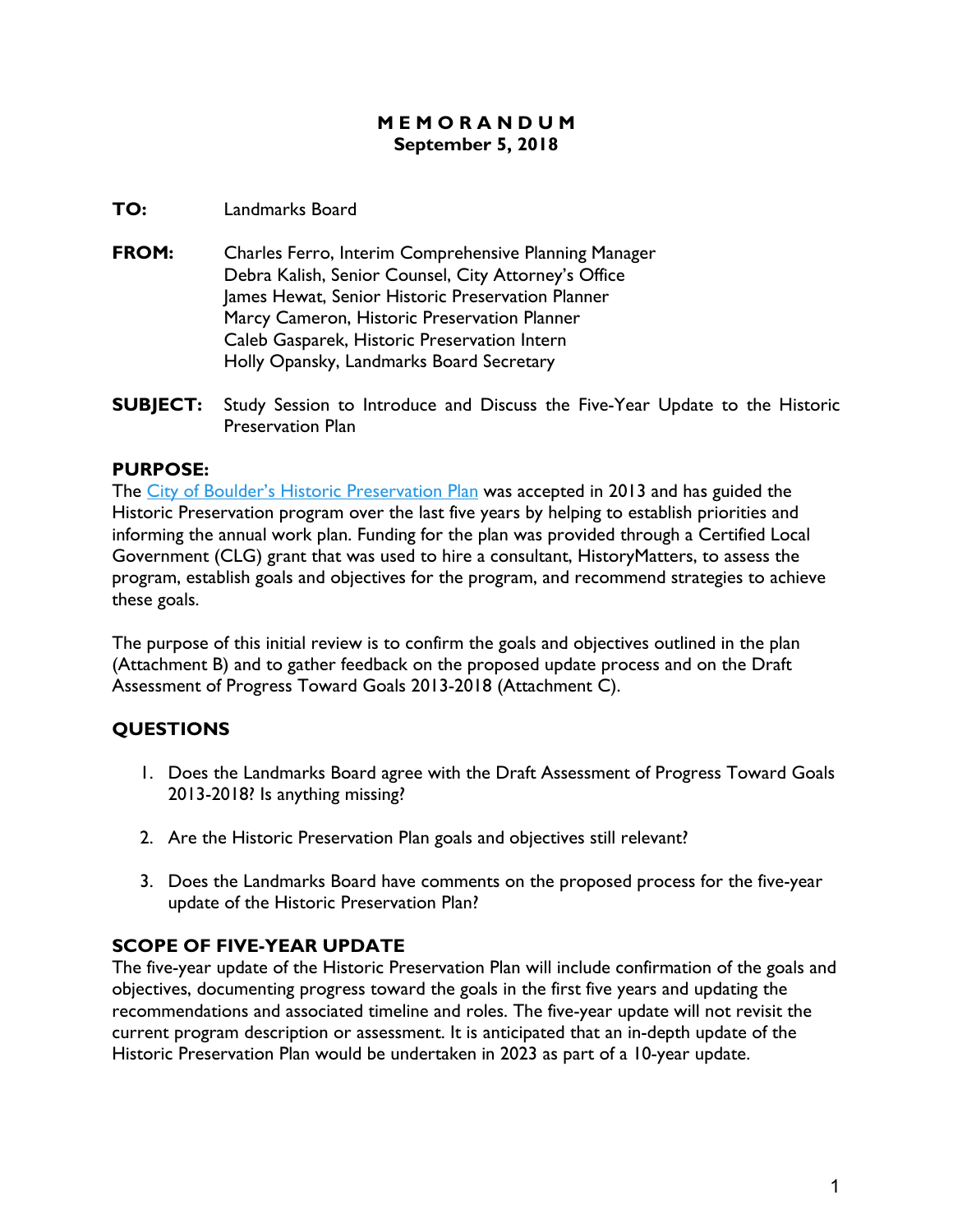## **COMMUNITY ENGAGEMENT**

Public participation is anticipated to occur through the formation of a working group that will meet throughout the process, and community members will be invited to participate through open houses and an online survey.

# **GOALS AND OBJECTIVES**

The goals and objectives for the Historic Preservation program were developed through input from the community, local historic preservation groups, the Landmarks Board and City Council. The goals establish a vision for the program and provide measurable steps to achieve that vision. See *Attachment B: Goals and Objectives* for the full list. The themes are:

- Ensure the protection of Boulder's significant historic, architectural, and environmental resources;
- Actively engage the community in historic preservation efforts;
- Make review processes clear, predictable, and objective;
- Continue leadership in historic preservation and environmental sustainability;
- Encourage preservation of historic resources.

## **DRAFT ASSESSMENT OF PROGRESS TOWARD GOALS 2013-2018**

Since 2013, the Landmarks Board accomplishments have been documented in "Year in Review" handouts and reviewed at annual retreats. At the retreats, the Landmarks Board has identified priorities from the Historic Preservation Plan to focus efforts in the following year. The draft chart included as *Attachment C: Draft Assessment of Progress Toward Goals 2013-2018.*  Reference pages 30-39 of the plan for a detailed explanation of each recommendation.

## **SCHEDULE AND PROCESS**

Staff proposes the following process and timeline for the update of the Historic Preservation Plan:

#### **Phase I: Draft Assessment of 2013-2018 Progress Toward Goals; Confirm Goals and Objectives (September - October)**

Confirm goals and objectives and gather feedback on the progress to date and proposed process.

- Landmarks Board Study Session (Sept. 5)
- City Council Information Packet Item (TBD)
- Working Group Meeting #1 (TBD)

#### **Phase II: Draft Revised Recommendations (November)**

Review draft revisions to prioritization chart (recommendations, time frame and roles)

- Community Open House #1 (Nov. 7)
- Landmarks Board Meeting (Nov. 7)
- Working Group Meeting #2 (TBD)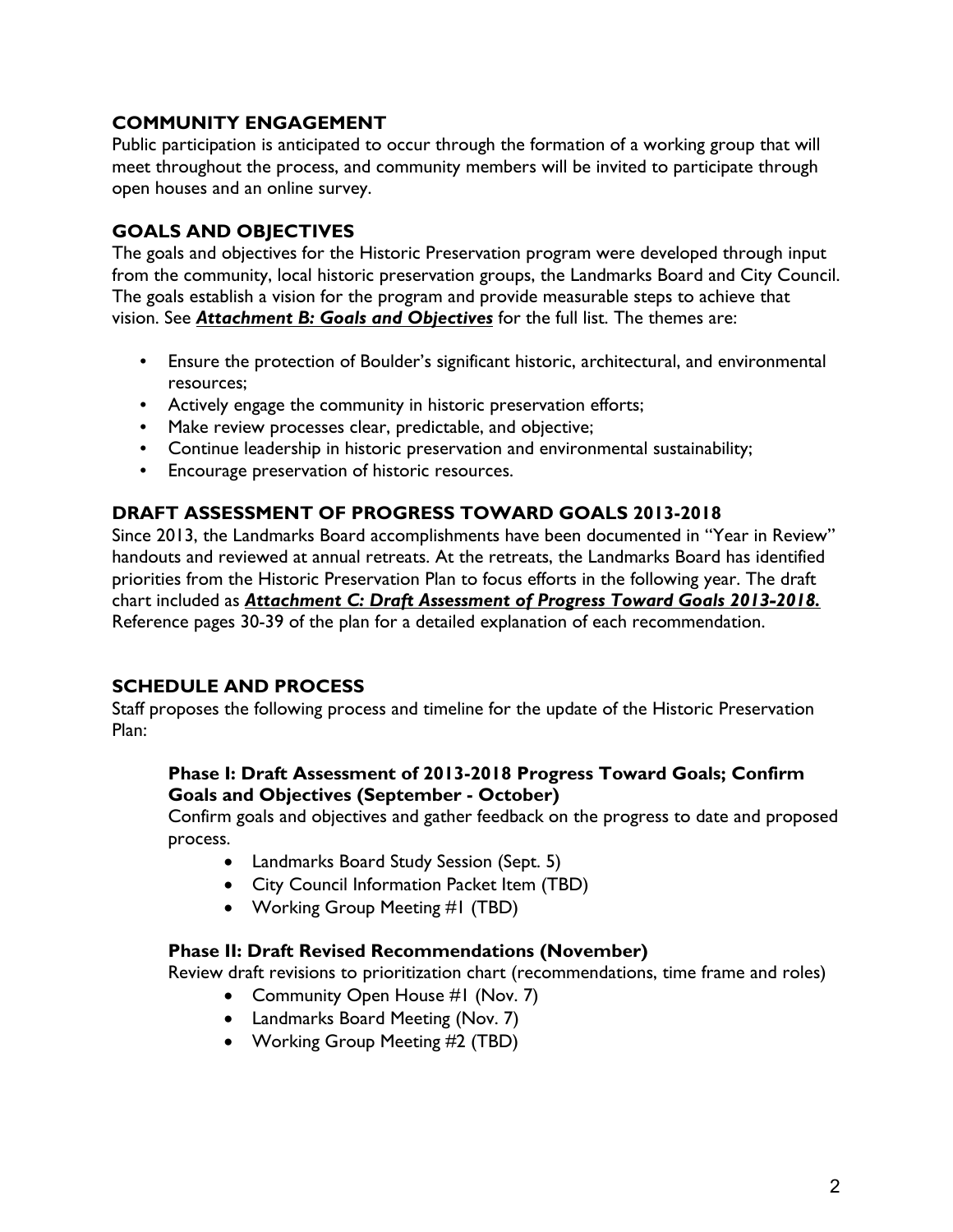# **Phase III: Final Recommendations (December – January)**

Finalize revisions to prioritization chart (recommendations, time frame and roles)

- Working Group Meeting #3 (TBD)
- Landmarks Board Meeting (Jan. 2)

# **Phase IV: Adoption (January - February)**

- Community Open House #2 (Feb. 6)
- Landmarks Board Meeting (Feb. 2)
- City Council Meeting

#### **ATTACHMENTS:**

| Attachment A: | <b>Historic Preservation Plan (link)</b>            |
|---------------|-----------------------------------------------------|
| Attachment B: | <b>Goals and Objectives</b>                         |
| Attachment C: | Draft Assessment of Progress Toward Goals 2013-2018 |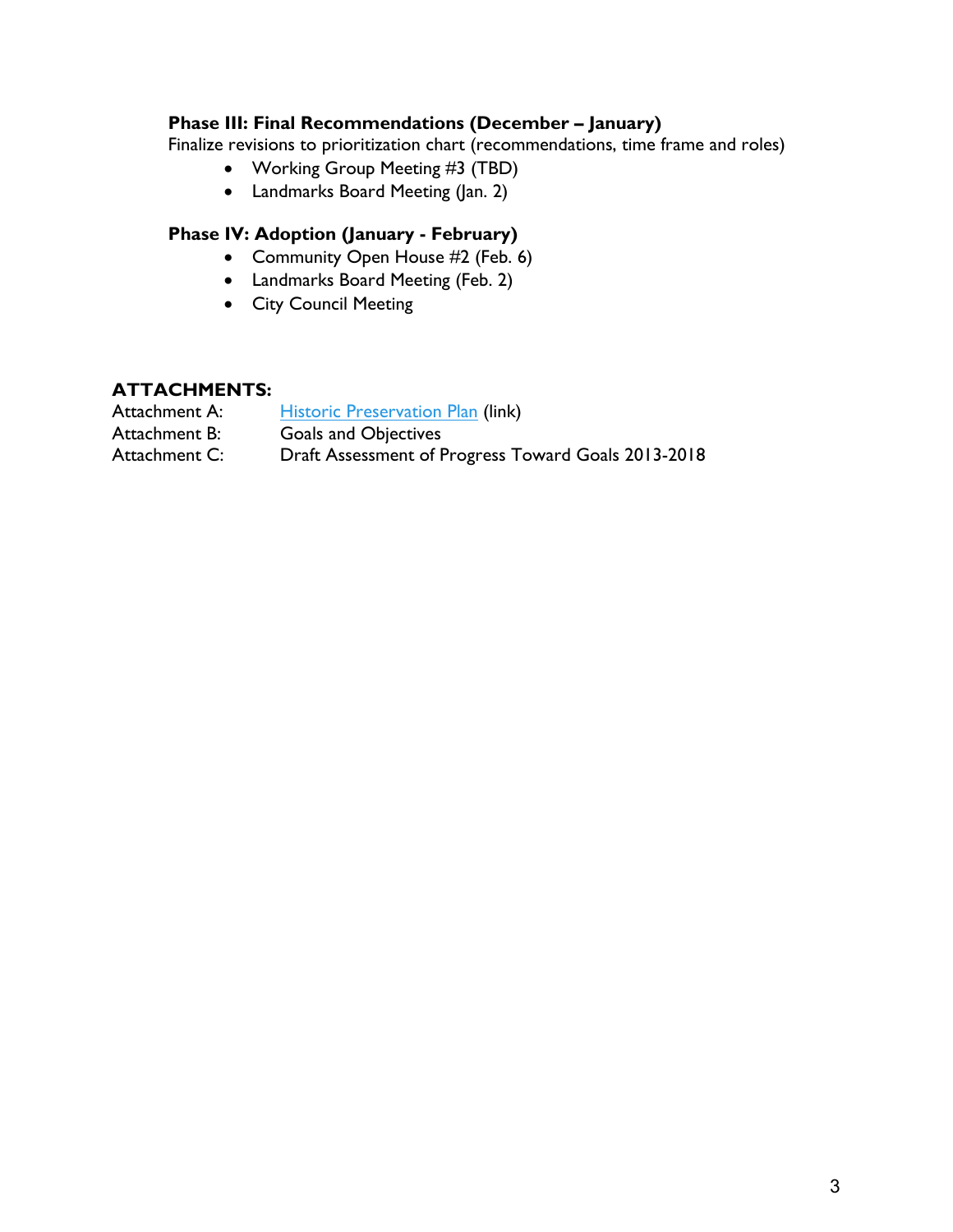# GOALS AND OBJECTIVES

## ENSURE THE PROTECTION OF BOULDER'S SIGNIFICANT HISTORIC, ARCHITECTURAL, AND ENVIRONMENTAL RESOURCES

- Create a shared community vision for the protection of resources and areas that are historically, architecturally and/or environmentally significant, and develop strategies for their protection consistent with local, state and federal historic preservation practices;
- Ensure the City of Boulder remains a leader in historic preservation through the careful stewardship of its own historic resources and encouragement of innovative and collaborative approaches to preservation;
- Ensure consistency of historic preservation goals with other city plans, policies and priorities and enhance internal coordination;
- Improve and increase community understanding of the inherent connection between historic preservation and environmental sustainability;
- Establish a clear process for the protection and management of historic resources in the event of natural disaster;
- Explore innovative and alternative strategies to recognize and protect important resources from the recent past.

## ACTIVELY ENGAGE THE COMMUNITY IN HISTORIC PRESERVATION EFFORTS

- Encourage collaboration and open dialogue among the community, Landmarks Board, other boards, City Council, city staff and historic preservation organizations to advance historic preservation goals and enhance community support;
- Interpret Boulder's historic, architectural, and environmental resources for residents and visitors;
- Celebrate, promote, and raise awareness about historic preservation successes in Boulder;
- Establish on-going outreach initiatives that engage the community and promote the benefits of historic preservation;
- Cultivate and maintain collaborative relationships with owners of properties that are individually landmarked and/or located within a historic district.

## MAKE REVIEW PROCESSES CLEAR, PREDICTABLE, AND OBJECTIVE

- Provide excellent customer service;
- Provide training opportunities for board and staff to ensure objective and consistent decisionmaking;
- Provide clear, accurate and easily-accessible information to the public;
- Ensure regulations and design guidelines are current, relevant, and effective in balancing the protection of historic buildings with other community priorities and policies;
- Protect historic resources through effective, consistent and transparent review and enforcement policies and practices;
- Recognize and communicate that historic designation allows for change that is sensitive to the character of the building, landmark, or district.

## CONTINUE LEADERSHIP IN HISTORIC PRESERVATION AND ENVIRONMENTAL SUSTAINABILITY

- Integrate historic preservation and environmental sustainability policies, such as the Greenpoints program and the Energy Code, to maintain shared community resources for future generations;
- Recognize innovative scholarship and projects that successfully balance historic preservation and environmental sustainability;
- Continue to address common energy efficiency issues as technology evolves, to address window rehabilitation and replacement, solar panel installation, and the use of alternative materials.

## ENCOURAGE PRESERVATION OF HISTORIC RESOURCES

- Better publicize and promote existing incentives, such as eligibility for tax credits and relief from building and zoning codes;
- Explore creative and innovative initiatives to encourage historic preservation, improve public perception and defray the cost of rehabilitation and restoration projects;
- Improve public perception of Historic Preservation program through enhanced communication, meaningful collaboration, and involvement between the city and the community at large;
- Recognize and honor property owners for exemplary stewardship of historic buildings.

4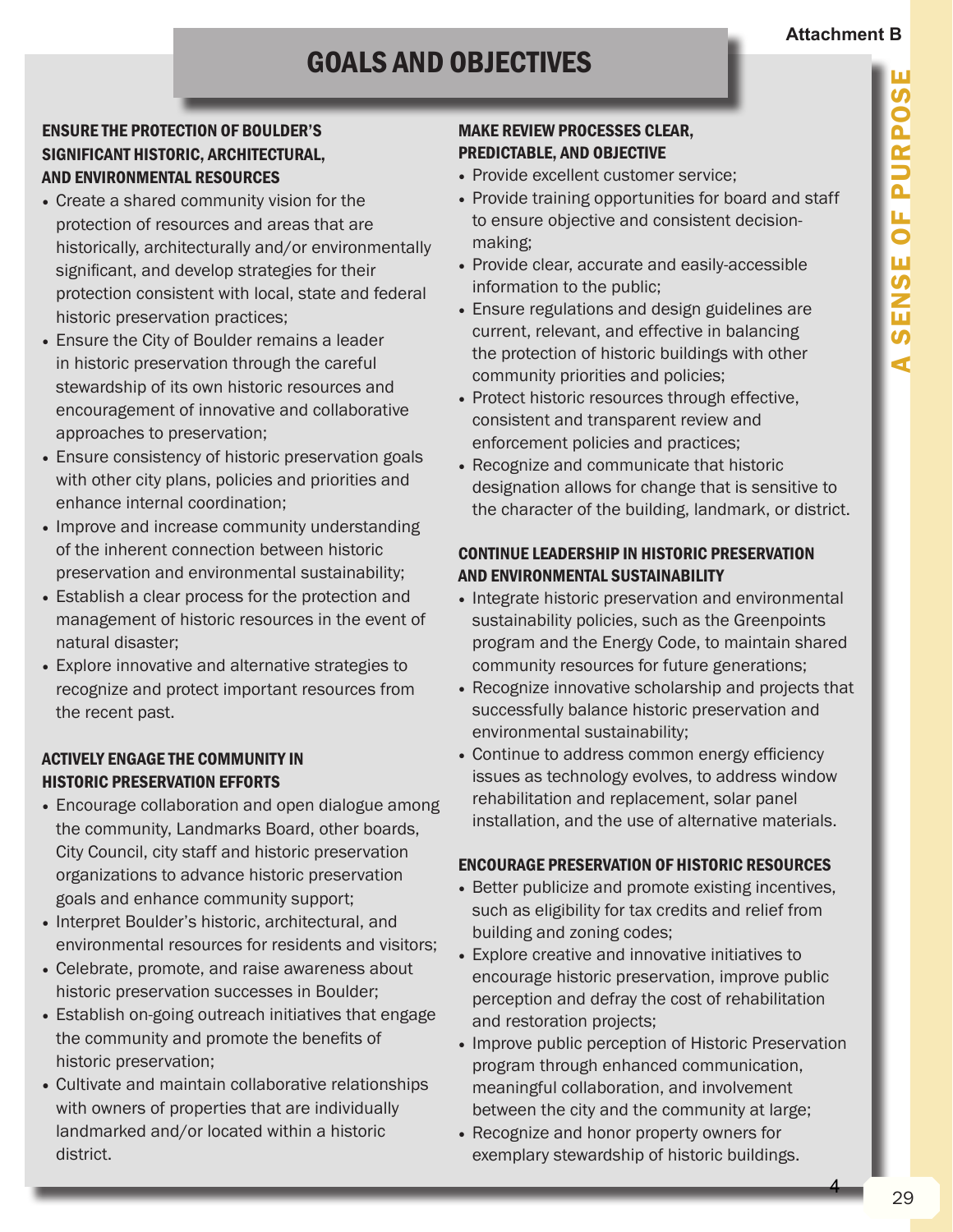| <b>1. HISTORIC RESOURCE PROTECTION</b>                                                                                                                                                                                                                                                                                                 |                                                                                                                                            |                          |                                                                                                  |                                                                  |                                                                                                                                                                                                                                                                                       |                 |
|----------------------------------------------------------------------------------------------------------------------------------------------------------------------------------------------------------------------------------------------------------------------------------------------------------------------------------------|--------------------------------------------------------------------------------------------------------------------------------------------|--------------------------|--------------------------------------------------------------------------------------------------|------------------------------------------------------------------|---------------------------------------------------------------------------------------------------------------------------------------------------------------------------------------------------------------------------------------------------------------------------------------|-----------------|
| <b>Objective</b>                                                                                                                                                                                                                                                                                                                       | <b>Recommendations</b>                                                                                                                     | <b>Time Frame</b>        | <b>Responsible Parties</b>                                                                       | <b>Landmarks</b><br><b>Board</b><br><b>Priority</b><br>2014-2018 | <b>Work to Date</b>                                                                                                                                                                                                                                                                   | <b>Progress</b> |
| Create a shared community vision for<br>the protection of resources and areas<br>that are historically, architecturally and/<br>or environmentally significant and<br>representative of Boulder's past, and<br>develop strategies for their protection,<br>consistent with local, state and federal<br>historic preservation practices | Develop a plan to identify and<br>prioritize historic resource protection and<br>implement strategies for their protection<br>$(\Diamond)$ | <b>Near</b>              | Staff, LB, consultants                                                                           | 2014                                                             | Completed a Historic Resource Survey Plan, funded by a CLG Grant<br>$(2015 - 2016)$                                                                                                                                                                                                   |                 |
|                                                                                                                                                                                                                                                                                                                                        | .2 Develop additional historic context<br>reports $(\Diamond)$                                                                             | <b>Near</b>              | Staff, LB, consultants                                                                           |                                                                  | Developed University Hill Commercial District National Register Nom-<br>ination (2015)                                                                                                                                                                                                |                 |
|                                                                                                                                                                                                                                                                                                                                        | .3 Explore ways to protect smaller build-<br>ings that are eligible for landmark desig-<br>nation                                          | <b>Near</b>              | Staff, LB, design profes-<br>sionals, property owners                                            | 2016<br>2018                                                     | Joint meetings held between LB and HBI (2014)<br>LB created a "tool" to preserve smaller houses (2016-2017)<br>Designation of 747 12th St. resulted in special ordinance to subdivide<br>non-standard lot.                                                                            |                 |
|                                                                                                                                                                                                                                                                                                                                        | .4 Ensure continued integration of local,<br>state and federal policies                                                                    | On-Going/<br><b>Near</b> | Staff, LB                                                                                        |                                                                  |                                                                                                                                                                                                                                                                                       |                 |
| Encourage historic preservation and<br>defray the cost of rehabilitation and<br>restoration projects                                                                                                                                                                                                                                   | .5 Publicize existing incentives                                                                                                           | On-Going/<br><b>Near</b> | Staff, LB, HBI                                                                                   |                                                                  | Website improvement (overhaul in 2015); Developed incentives hand-<br>out for applicants (2014)                                                                                                                                                                                       |                 |
|                                                                                                                                                                                                                                                                                                                                        | .6 Initiate new incentives                                                                                                                 | Long                     | Staff, LB                                                                                        |                                                                  |                                                                                                                                                                                                                                                                                       |                 |
| Ensure the City of Boulder remains a<br>leader in historic preservation through<br>the careful stewardship of its own<br>historic resources and encouragement of<br>innovative and collaborative approaches<br>to historic preservation                                                                                                | .7 Designate eligible city-owned build-<br>ings and lead by example                                                                        | On-Going/<br>Long        | Staff, LB, other city staff                                                                      |                                                                  | Lead by example: City funding used toward the successful relocation<br>of Grandview bungalows (2012-2014) and 744 University Ave.                                                                                                                                                     |                 |
|                                                                                                                                                                                                                                                                                                                                        | .8 Increase landmark designation coordi-<br>nation between city and county                                                                 | On-Going/<br><b>Near</b> | City and county staff,<br>Heritage Roundtable                                                    |                                                                  |                                                                                                                                                                                                                                                                                       |                 |
|                                                                                                                                                                                                                                                                                                                                        | .9 Explore establishment of an archaeo-<br>logical program (0)                                                                             | Long                     | Staff, LB, local archaeolo-<br>gists                                                             |                                                                  |                                                                                                                                                                                                                                                                                       |                 |
| Explore alternative strategies to<br>recognize and protect important<br>resources from the recent past                                                                                                                                                                                                                                 | .10 Continue dialogue about postwar<br>architecture                                                                                        | <b>Near</b>              | Staff, LB, neighborhood<br>associations                                                          |                                                                  | LB nominated mid-century modern buildings as Structures of Merit; 9<br>owners accepted the recognition (2014-2015); Boulder's Mid-Century<br>Modernism talk presented at CPI (2016) and as part of the Lecture<br>Series (2016); 2014 Lecture Series focused on postwar architecture. |                 |
|                                                                                                                                                                                                                                                                                                                                        | .11 Explore creation of conservation<br>districts                                                                                          | Long                     | Staff, LB, Planning Board,<br>City Council, neighbor-<br>hood associations, proper-<br>ty owners |                                                                  |                                                                                                                                                                                                                                                                                       |                 |
| $\vert$ (0) Symbol indicates recommendations that would likely require additional resources.                                                                                                                                                                                                                                           |                                                                                                                                            |                          |                                                                                                  |                                                                  |                                                                                                                                                                                                                                                                                       |                 |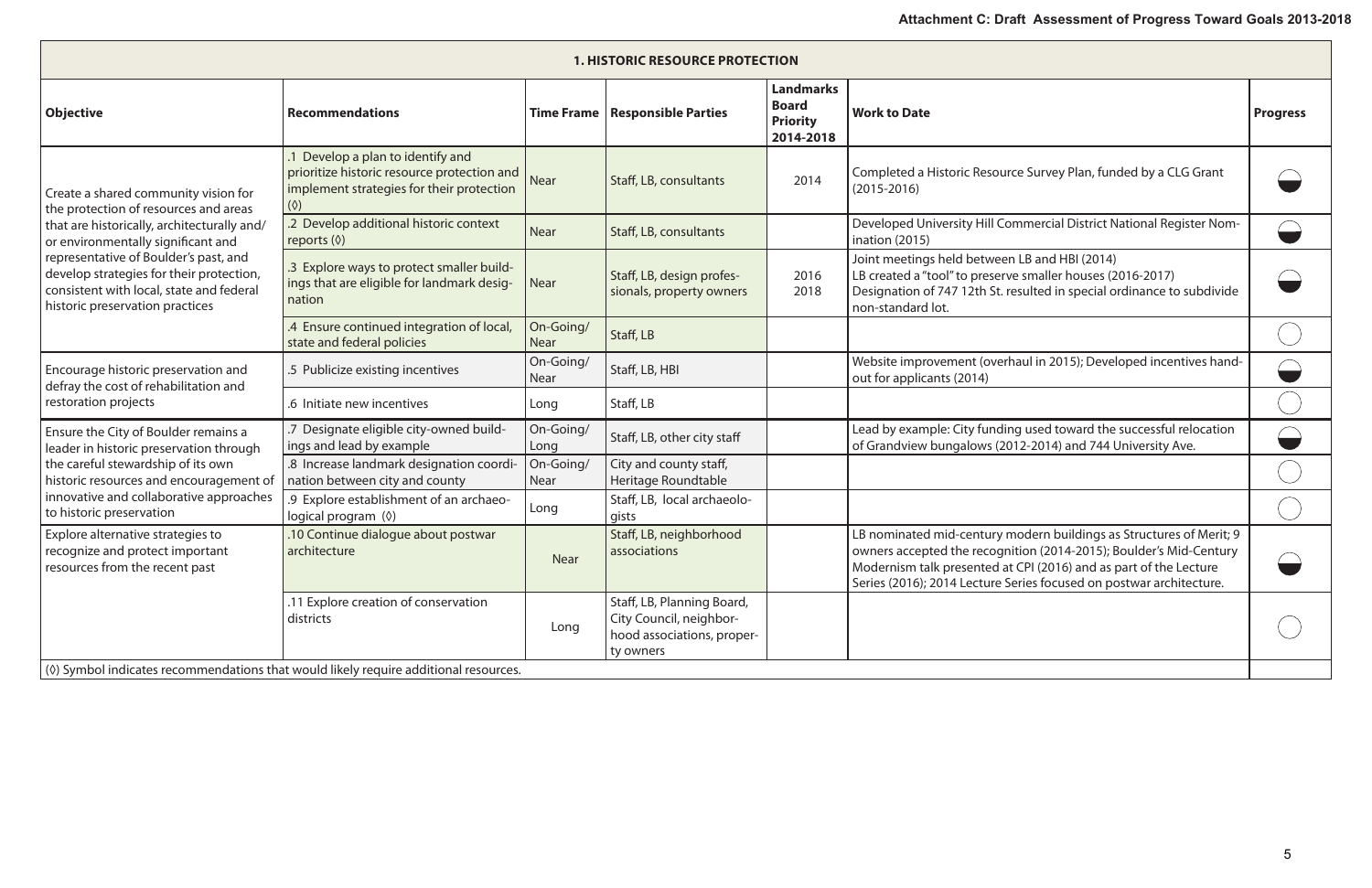| 2. COMMUNITY COLLABORATION AND ENGAGEMENT                                                                                                                                                          |                                                                                                                                            |                   |                                                     |                                                                  |                                                                                                                                                                                                                                                                   |                 |  |
|----------------------------------------------------------------------------------------------------------------------------------------------------------------------------------------------------|--------------------------------------------------------------------------------------------------------------------------------------------|-------------------|-----------------------------------------------------|------------------------------------------------------------------|-------------------------------------------------------------------------------------------------------------------------------------------------------------------------------------------------------------------------------------------------------------------|-----------------|--|
| <b>Objective</b>                                                                                                                                                                                   | <b>Recommendations</b>                                                                                                                     | <b>Time Frame</b> | <b>Responsible Parties</b>                          | <b>Landmarks</b><br><b>Board</b><br><b>Priority</b><br>2014-2017 | <b>Work to Date</b>                                                                                                                                                                                                                                               | <b>Progress</b> |  |
| Encourage open dialogue among the<br>community, Landmarks Board, City staff,<br>and Historic Preservation organizations<br>to advance historic preservation goals<br>and enhance community support | Strengthen partnerships with historic<br>preservation organizations                                                                        | On-Going/<br>Near | Staff, LB, HBI, community<br>members                |                                                                  | Held joint meetings between LB and HBI (2014)<br>LB and HBI jointly presented Film and Lecture Series (2014-2018);<br>Jointly developed the Chautauqua Lighting Design Guidelines with<br><b>CCA (2017)</b>                                                       |                 |  |
|                                                                                                                                                                                                    | .2 Collaborate with owners of existing<br>landmarks and properties in designated<br>historic districts; Establish neighborhood<br>liaisons | On-Going/<br>Near | Staff, LB, representatives of<br>historic districts |                                                                  | Established neighborhood liaisons for Floral Park, MHHD (2014)<br>Hosted MHHD Meet and Greet (2014)                                                                                                                                                               |                 |  |
| Improve public perception of historic<br>preservation program through enhanced<br>communication, meaningful collabora-<br>tion, and involvement between the City<br>and the community-at-large.    | .3 Foster greater understanding of<br>historic preservation                                                                                | Near              | Staff, LB, HBI                                      | 2014<br>2017<br>2018                                             | Hosted MHHD Meet and Greet ; presented LB/HBI Film and Lecture<br>Series (2014-2017); Participated in Whittier's History Day for 3rd grad-<br>ers (2014-2016); Hosted a booth at the Farmers' Market (2014); Created<br>architectural scavenger hunts (2015-2017) |                 |  |
| Interpret Boulder's historic, architectural,<br>and environmental resources to positive-<br>ly raise the profile of historic preservation<br>and create an enhanced sense of place                 | .4 Share stories of Boulder's historic plac-<br>es $(\Diamond)$                                                                            | <b>Near</b>       | Staff, LB, consultants                              | 2016                                                             | Hosted walking and bicycle tours (2014-2018) and scavenger hunts<br>(2015-2016); integrated history into East Arapahoe Planning Effort<br>(2014); started book of Boulder's Individual Landmarks (in progress)                                                    |                 |  |
|                                                                                                                                                                                                    | .5 Revitalize the Structures of Merit pro-<br>gram                                                                                         | On-Going/<br>Near | <b>LB</b>                                           |                                                                  | Recognized 9 SOMs in 2014 and 2 in 2015.                                                                                                                                                                                                                          |                 |  |
| Provide clear, accurate, and easily-accessi-<br>ble information to the public                                                                                                                      | 6.6 Improve the city's Historic Preservation<br>website                                                                                    | On-Going/<br>Near | Staff, LB                                           |                                                                  | Website revamped (2014-2015), with on-going improvements                                                                                                                                                                                                          |                 |  |
|                                                                                                                                                                                                    | .7 Distribute historic district design<br>quidelines                                                                                       | On-Going/<br>Near | Staff, LB                                           |                                                                  | Design guidelines                                                                                                                                                                                                                                                 |                 |  |
| Improve and increase community un-<br>derstanding of the inherent connection<br>between historic preservation and envi-<br>ronmental sustainability                                                | .8 Publicize current scholarship                                                                                                           | Near              | Staff, LB                                           |                                                                  | NAPC publications included in LB Packets (2014-2015)                                                                                                                                                                                                              |                 |  |
|                                                                                                                                                                                                    | .9 Recognize projects that successfully<br>integrate historic preservation and sus-<br>tainability                                         | <b>Near</b>       | Staff, LB                                           |                                                                  | Recognized historic preservation projects at annual Heritage Roundta-<br>ble Awards Ceremony                                                                                                                                                                      |                 |  |
| Celebrate, promote, and raise awareness<br>about historic preservation successes in<br>Boulder                                                                                                     | .10 Engage the community in historic<br>preservation activities                                                                            | On-Going/<br>Near | Staff, LB, HBI                                      | 2016<br>2017<br>2018                                             | Presented LB/HBI Film and Lecture Series (2014-2017)<br>Hosted walking and bicycle tours (2014-2018) and scavenger hunts<br>$(2015 - 2016)$                                                                                                                       |                 |  |
|                                                                                                                                                                                                    | .11 Honor property owners for careful<br>stewardship of historic properties                                                                | <b>Near</b>       | Staff, LB, City Council                             |                                                                  | Recognized owners of recently designated landmarks at annual Heri-<br>tage Roundtable Awards Ceremony (2014-2017)                                                                                                                                                 |                 |  |
| (0) Symbol indicates recommendations that would likely require additional resources.                                                                                                               |                                                                                                                                            |                   |                                                     |                                                                  |                                                                                                                                                                                                                                                                   |                 |  |